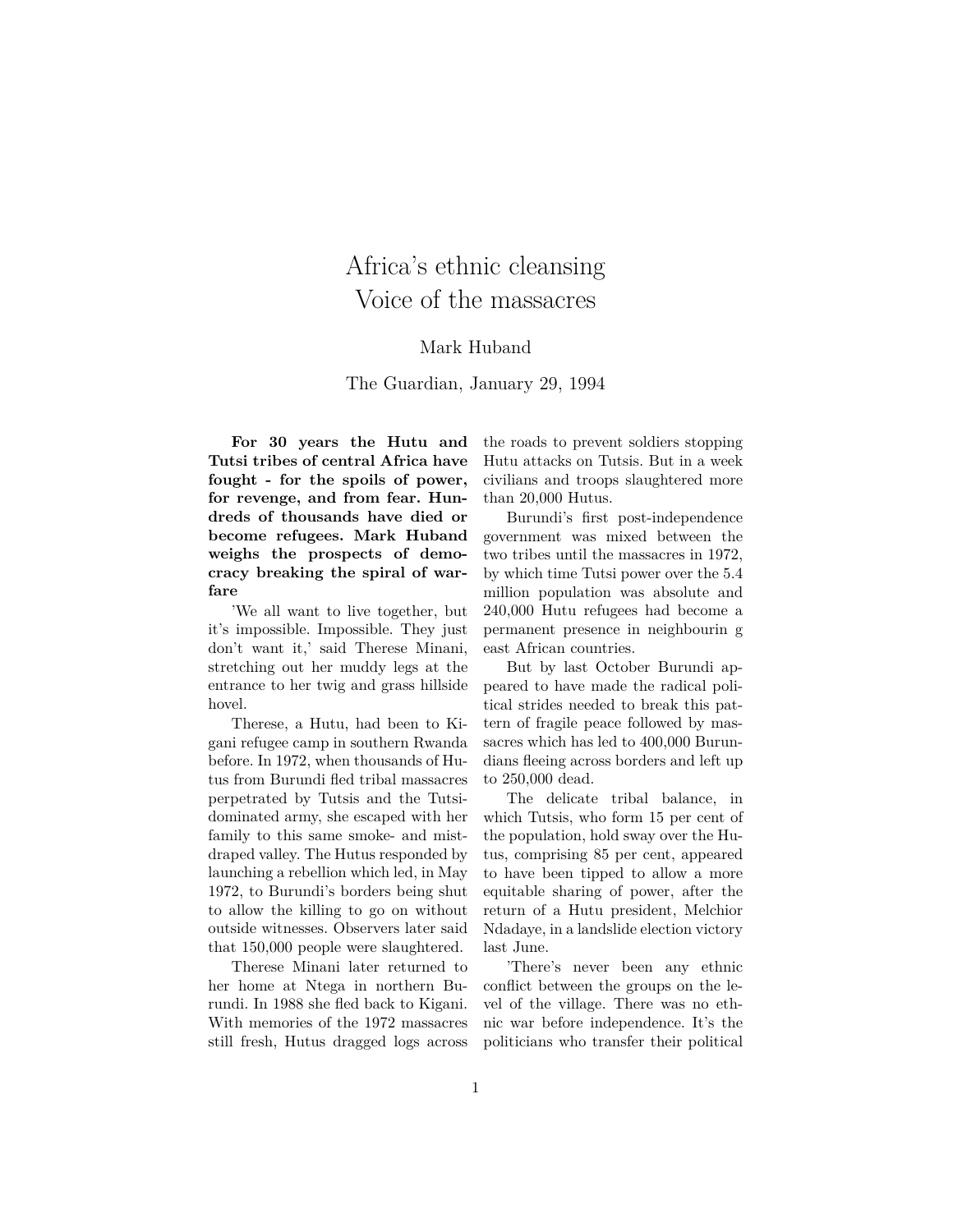conflicts on to the hillsides. If the leaders say nothing then the killings don't happen,' said Major Pierre Buyoya, the Tutsi who ruled Burundi from 1987 until last year's elections, in a rare interview last week.

Maj Buyoya, who came to power in a bloodless coup, introduced reforms in 1991 banning discrimination along tribal lines. In March 1992 single-party rule was scrapped, and last June Mr Ndadaye, a former banker, defeated Maj Buyoya.

His election marked the end of Tutsi domination. The following month Tutsis mounted a failed coup. In October the president and four senior government officials were bayoneted to death in another, successful, one. Hutu revenge for Ndadaye's death was swift. But the Tutsi-dominated army sided with Tutsi civilians in the ensuing slaughter and 100,000 people were killed.

'The events in October in Burundi were created by ethnic extremists on both sides, who want exclusive power,' said Maj Buyoya, who keeps track of the situation from his modest villa on the edge of the capital Bujumbura. His own role in launching the democratic process, which led to his electoral defeat, has earned him the opprobrium of extremists within his own Tutsi tribe.

'But the thing which really led to the conflict was the violence in Rwanda - the massacre of the Tutsis. The Hutus chased them and exterminated them. The Hutu saw power there as their natural right, and this led to all the subsequent violence. Ever since, power has been ethnicised. It's exactly the same in Rwanda as in Burundi.' Before German colonialists arrived in Rwanda and Burundi in 1899, both were ruled by Tutsi absolute monarchs.

The Belgians, when the United Nations handed over the former German colonies to the first world war victors, continued the German practice of ruling through the monarchs rather than having their own administrations.

Tutsi domination of the ruling class allowed them to benefit in both countries from Belgian preferment, and become the first to be educated. But pressure for independence during the 1950s resulted in their histories diverging radically, and creating the current diaspora for the dispossessed in both.

While the two tribes mixed in Burundi until the 1972 massacres brought an end to Hutu aspirations, Hutus in Rwanda , encouraged by the Belgians, rose up against the Tutsi monarchists in 1959.

So callous were the Belgians in their efforts to isolate the Tutsis that the colonialists successfully spread the view that their system of forced labour on the plantations was actually a Tutsi initiative. Such inflammatory Belgian statements encouraged Burundi's Hutu majority in their uprising, and the inevitable independence saw them seize power from the Tutsi chieftans.

By 1961 the Hutus had brought in ethnic cleansing which forced up to 260,000 Tutsis to flee to Burundi and 300,000 to Uganda. In this way the majority Hutus in Rwanda came to power after years of repression, blaming the Tutsis rather than the appalling Belgian colonialists for their preindependence plight.

THIRTY years of such turmoil and thousands of deaths heightened expectations of multi-party democracy in both countries when pressure for political change became unstoppable in 1991. But the continued tension bet-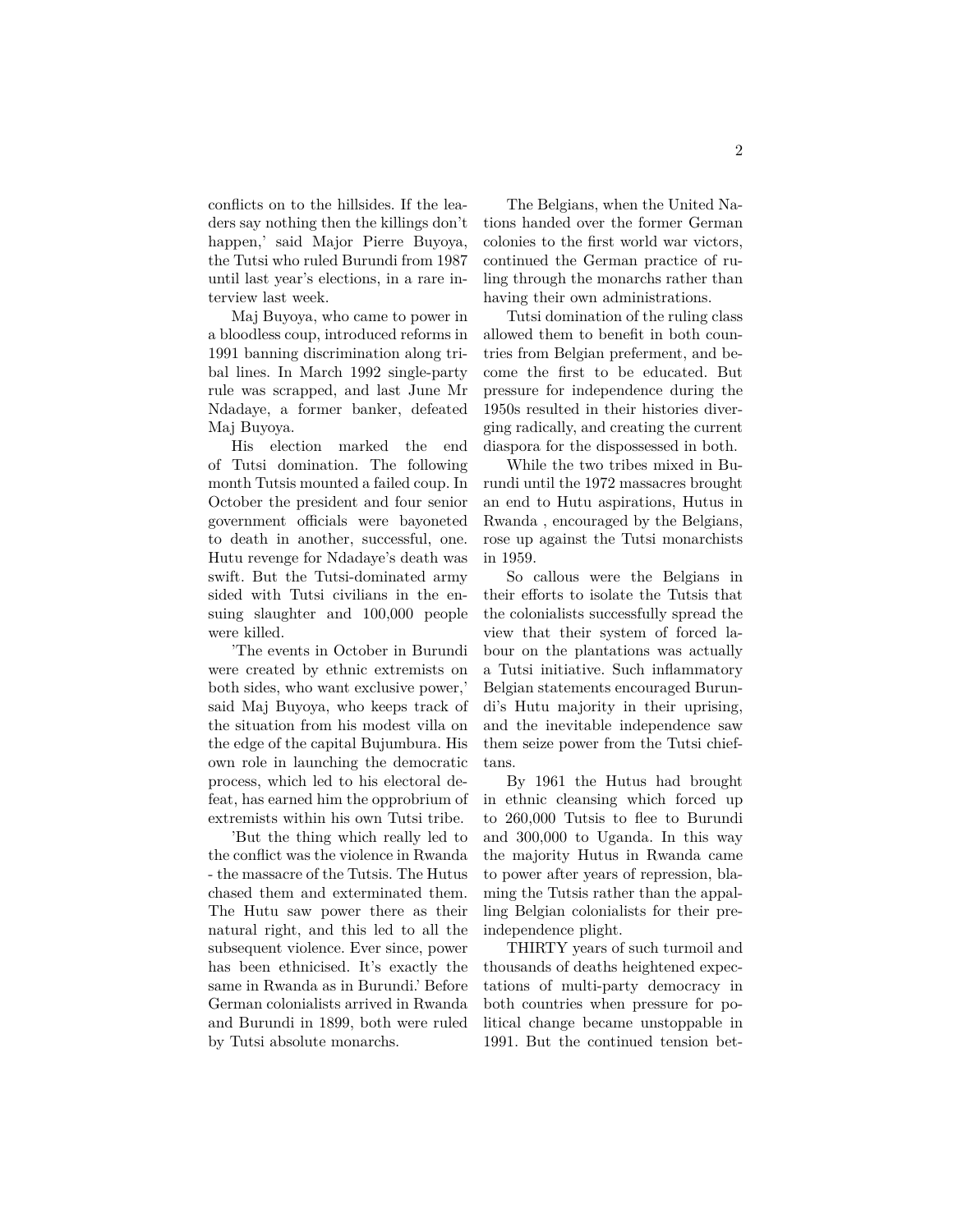ween the Hutu and the Tutsi has led to the hopes virtually disintegrating.

Members of Burundi's government who survived last October's coup, which fizzled out though not before the massacres had taken their course, last week appointed a new Hutu president - Cyprien Ntaryamira - to replace the murdered Ndadaye.

In Rwanda , efforts to form an interim government incorporating all political parties are deadlocked. This stems from attempts by President Juvenal Habyarimana to assure himself of a cabinet majority by forcing allied parties to appoint ministers who will support his presidency.

In both countries the test now is whether ethnic divisions can be channelled into political rivalries contested within a durable structure capable of diluting the anger which leads to bloodshed. Maj Buyoya believes this will take 10 years.

'Ethnic identity is much stronger than democratic party identity. But over time this will change,' Maj Buyoya said. 'It's necessary to integrate the ethnic reality into the democratic system, because ethnicity is the reality, though over time people will be looking for allies cross-tribally, as differences of belief emerge.'

'Democracy has aggravated tension, because it leads to everybody trying to form their own groups,' said Charles Ntampaka, a law professor at Kigali university and one of Rwanda 's leading human rights activists. 'The only way to change things is if politics is based on the majority of ideas rather than the ethnic majority,' he said.

'The minority is always frustrated, and while they are frustrated there's always the risk of war. It's true that there's a definite ethnic problem. But the ethnic problem only arises when there's a change of power. The bigger problem is economic - rich against poor, and the rich encouraging the poor to fight,' he said.

Blaming leaders for using ethnic tension as a political tool is as widespread in Rwanda as in Burundi, while historically the role of colonialists must be incorporated into the explanation. Hopes of a solution to tension continue to lie in overhauling the dictatorial systems which have been the dispassionate overseers of the tribal slaughter.

'The problem of Rwanda isn't Hutu versus Tutsi, its the problem of dictatorship,' said Nkiko Nsengimana, head of Rwanda's co-operative movement and a supporter of the formerly Hutu supremacist Republic Democratic Movement (MDR) party, which is now the least radical of the main parties vying for power.

'In Burundi there is no social movement, but in Rwanda there is. But here in Rwanda one group is the social, economic and political elite. They are all one. In other countries, bigger countries, there are different elites - political, cultural, religious. There are 'contra elites' on all levels . . . But here, for those outside the elite, there is nothing but violence. There's no other voice but the massacres. 'Rivalry between the groups always comes from the elite. It never comes from the population. The political class wants to completely polarise political life. In this country the ethnic problems aren't as strong as people say. It's real because it's there, and the person who is excluded has no other voice except for the violent voice,' he said.

Among the thousands of refugees, many of whom were born to refugee parents and have never been home, fear of